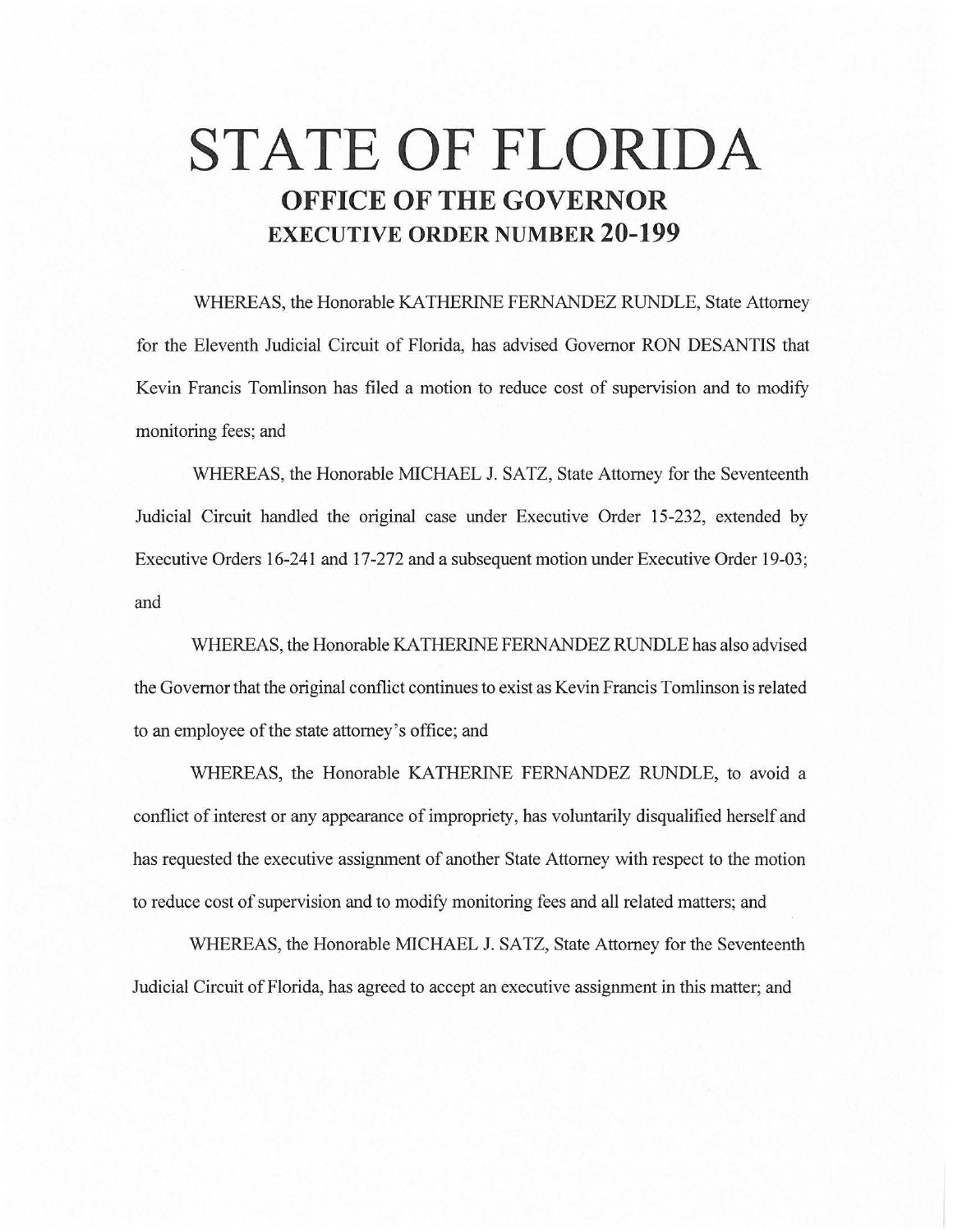WHEREAS, it is in the best interests of the State of Florida and of the ends of justice that the Honorable MICHAEL J. SATZ discharge the duties of the Honorable KA THERINE FERNANDEZ RUNDLE, pursuant to section 27.14, Florida Statutes.

NOW, THEREFORE, I, RON DESANTIS, Governor of Florida, in obedience to my solemn constitutional duty to "take care that the laws be faithfully executed," and pursuant to the Constitution and laws of the State of Florida, issue the following Executive Order, effective immediately:

## Section 1.

The Honorable MICHAEL J. SATZ, State Attorney for the Seventeenth Judicial Circuit of Florida, referred to as the "Assigned State Attorney," is assigned to discharge the duties of the Honorable KATHERINE FERNANDEZ RUNDLE, State Attorney for the Eleventh Judicial Circuit of Florida, as they relate to the motion to reduce cost of supervision and to modify monitoring fees and all matters related to Kevin Francis Tomlinson.

## Section 2.

The Assigned State Attorney or one or more Assistant State Attorneys and Investigators, who have been designated by the Assigned State Attorney, shall proceed immediately to the Eleventh Judicial Circuit of Florida, and are vested with the authority to perform the duties prescribed herein.

## Section 3.

All residents of the Eleventh Judicial Circuit are requested, and all public officials are directed, to cooperate and render whatever assistance is necessary to the Assigned State Attorney, so that justice may be served.